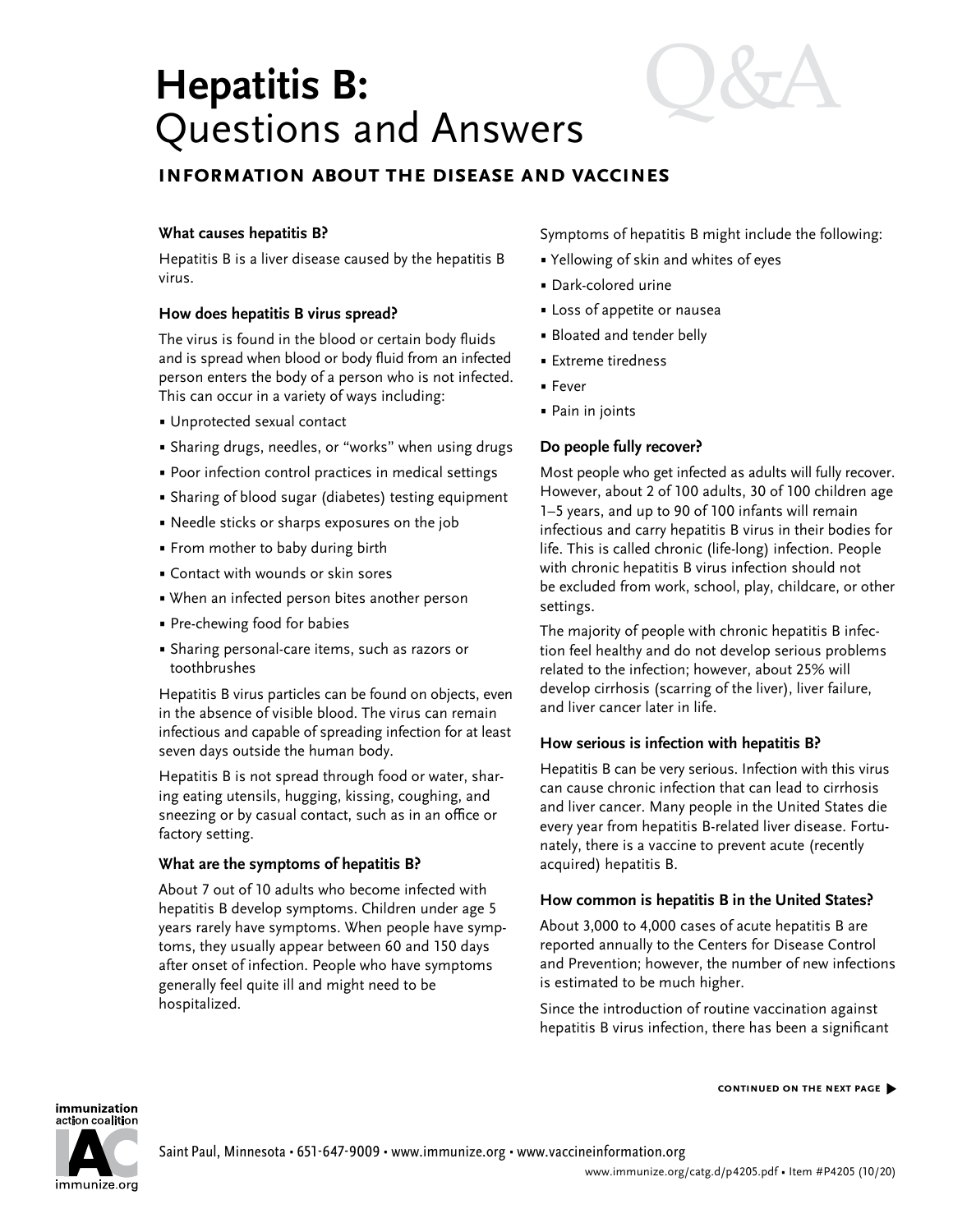decline in U.S. cases among children and adolescents, the group with the largest increase in hepatitis B vaccination coverage.

However, chronic hepatitis B virus infection remains a major problem. An estimated 800,000 to 1.4 million people are chronically infected with hepatitis B in the United States. Many people chronically infected with hepatitis B virus do not know they are infected. Most cases of chronic hepatitis B virus infection in the United States are found in immigrants or refugees from Asia, Africa, the Pacific Islands, and Eastern Europe. Worldwide, more than 250 million people are chronically infected with hepatitis B virus and more than 1 million of these people die each year from cirrhosis leading to liver failure or liver cancer.

## **How do people know if they have hepatitis B infection?**

Only blood tests can tell whether or not a person is currently infected and whether or not a person has been infected in the past. If the blood tests indicate a person has been infected in the past, testing will also determine whether the person has developed protective antibodies to the virus or whether they still have virus in their blood and could have chronic hepatitis B virus infection.

## **Who should be tested?**

People who are recommended to have screening blood tests to determine if they are infected with hepatitis B virus are:

- All pregnant women
- People born in regions of the world with medium to high rates of hepatitis B (see a map of these countries at [wwwnc.cdc.gov/travel/yellowbook/2020/](http://wwwnc.cdc.gov/travel/yellowbook/2020/travel-related-infectious-diseases/hepatitis-b) [travel-related-infectious-diseases/hepatitis-b\)](http://wwwnc.cdc.gov/travel/yellowbook/2020/travel-related-infectious-diseases/hepatitis-b)
- U.S.-born people not vaccinated as infants whose parents were born in these same regions
- Infants born to HBV-infected mothers
- Household, needle-sharing, or sex contacts of HBVinfected people
- Men who have sex with men
- Injection drug users
- Patients with elevated liver enzymes of an unknown cause
- Hemodialysis patients
- People needing immunosuppressive therapy or chemotherapy
- People infected with HIV
- Donors of blood, plasma, organs, tissues, or semen

## **Is there a medication to treat hepatitis B?**

There are several FDA-approved medications that might help a person who has chronic hepatitis B virus infection. These medications don't usually get rid of the virus, but they might decrease the chance of the infected person developing severe liver disease. Not every infected person is a candidate for these medications. Researchers continue to seek additional treatments for hepatitis B. There is no treatment (other than supportive care) for people with acute hepatitis B.

## **What should you do if you have been exposed to hepatitis B virus?**

If you think you've been exposed to the virus, contact your doctor or clinic without delay. If you have not been vaccinated, it is recommended that you receive treatment with hepatitis B immune globulin, often called HBIG, a blood product containing protective hepatitis B virus antibodies. You should also get the first dose of hepatitis B vaccine as soon as possible, preferably at the same time as the HBIG is given. Following this, you will need to complete the full hepatitis B vaccine series.

## **Can you get hepatitis B more than once?**

No.

## **When did hepatitis B vaccine become available?**

The first hepatitis B vaccine became commercially available in the United States in 1982. Hepatitis B vaccines produced by recombinant DNA technology have been available since 1986. Three recombinant vaccines are currently available in the United States: Recombivax HB (Merck, licensed in 1986), Engerix-B (GSK, licensed in 1989), and Heplisav-B (Dynavax, licensed in 2017). There are additional products licensed in the United States that contain these vaccines in combination with other vaccines.

## **Who should get this vaccine?**

Hepatitis B vaccine, usually a three-dose series, is recommended for all children 0 through 18 years of age. It is recommended for infants beginning at birth in the hospital. All older children who did not get all the recommended doses of hepatitis B vaccine as an infant should complete their vaccine series as soon as possible. Most states require hepatitis B vaccine for school

#### **continued on the next page** �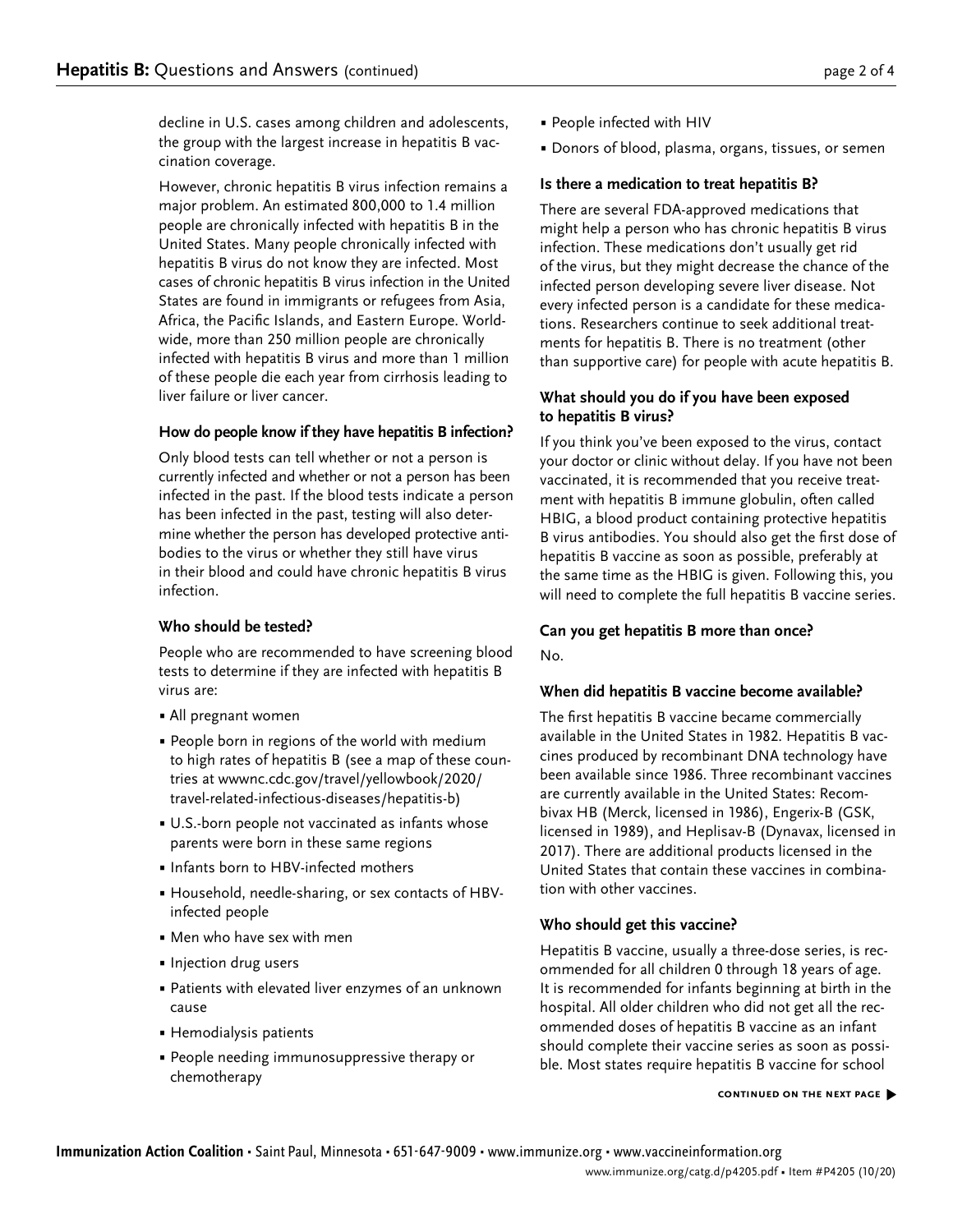entry. Adolescents and adults who are just starting their series will need two or three doses, depending on their age and the brand of vaccine used. In addition, the vaccine can be given to any person who desires protection from hepatitis B.

## **Who is at increased risk of hepatitis B infection?**

Any adult who wishes to be protected from hepatitis B infection should be vaccinated (without having to acknowledge a specific risk factor or reason). Those who are at increased risk of infection include:

- Healthcare workers and public safety workers with reasonably anticipated risk for exposure to blood or blood-contaminated body fluids
- People with diabetes
- Men who have sex with men
- People with HIV infection
- Sexually active people who are not in long-term, mutually monogamous relationships
- People seeking evaluation or treatment for a sexually transmitted disease
- Current or recent injection drug users
- Inmates of long-term correctional facilities
- People with end-stage kidney disease, including predialysis, hemodialysis, peritoneal dialysis, and home dialysis patients
- People with chronic liver disease
- Staff and residents of institutions or group homes for the developmentally challenged
- Household members and sex partners of people with chronic hepatitis B virus infection
- Susceptible (non-infected and non-vaccinated) people from United States populations known to previously or currently have high rates of childhood hepatitis B infection, including Alaska Natives, Pacific Islanders, and immigrants or refugees from countries with intermediate or high rates of chronic hepatitis B virus infection; (see a map of these countries at [wwwnc.cdc.gov/travel/yellowbook/2020/travel](http://wwwnc.cdc.gov/travel/yellowbook/2020/travel-related-infectious-diseases/hepatitis-b)[related-infectious-diseases/hepatitis-b](http://wwwnc.cdc.gov/travel/yellowbook/2020/travel-related-infectious-diseases/hepatitis-b))
- Travelers to regions with high or intermediate rates of hepatitis B virus infection; (see a map of these countries at [wwwnc.cdc.gov/travel/yellowbook/2020/](http://wwwnc.cdc.gov/travel/yellowbook/2020/travel-related-infectious-diseases/hepatitis-b) [travel-related-infectious-diseases/hepatitis-b\)](http://wwwnc.cdc.gov/travel/yellowbook/2020/travel-related-infectious-diseases/hepatitis-b)

## **Who recommends this vaccine?**

The Centers for Disease Control and Prevention (CDC), the American Academy of Pediatrics (AAP), the American Academy of Family Physicians (AAFP), the American College of Physicians (ACP), and American College of Obstetricians and Gynecologists (ACOG) recommend this vaccine.

## **Is hepatitis B vaccine safe?**

Yes. Hepatitis B vaccines have been demonstrated to be safe when administered to infants, children, adolescents, and adults. Since 1982, more than an estimated 70 million adolescents and adults and more than 50 million infants and children have received at least one dose of hepatitis B vaccine in the United States. The majority of children who receive this vaccine have no side effects. Serious reactions are rare.

## **What side effects have been reported with this vaccine?**

Of those children experiencing a side effect, most will have only a very mild reaction, such as soreness at the injection site (fewer than one out of three children) or low-grade fever. Adults are slightly more likely to experience such mild symptoms. Serious allergic reactions following hepatitis B vaccination are rare.

## **How effective is this vaccine?**

After a properly administered 2 or 3 dose series (depending on brand of vaccine), at least 9 of 10 healthy young adults and more than 9 of 10 infants, children, and adolescents develop protective antibodies and subsequent immunity to hepatitis B virus infection.

## **Why is this vaccine recommended for all babies when most of them won't be exposed to hepatitis B virus for many years, if then?**

There are four reasons for recommending that all infants receive hepatitis B vaccine, starting within 24 hours of birth. First, people have a very high risk for developing chronic hepatitis B virus infection if they become infected at birth or during childhood, with an increased risk of dying prematurely from liver cancer or cirrhosis.

Second, hepatitis B infection in infants and young children usually produces no symptoms, so these individuals can spread the infection to others without knowing it.

**continued on the next page** �

#### www.immunize.org/catg.d/p4205.pdf • Item #P4205 (10/20)